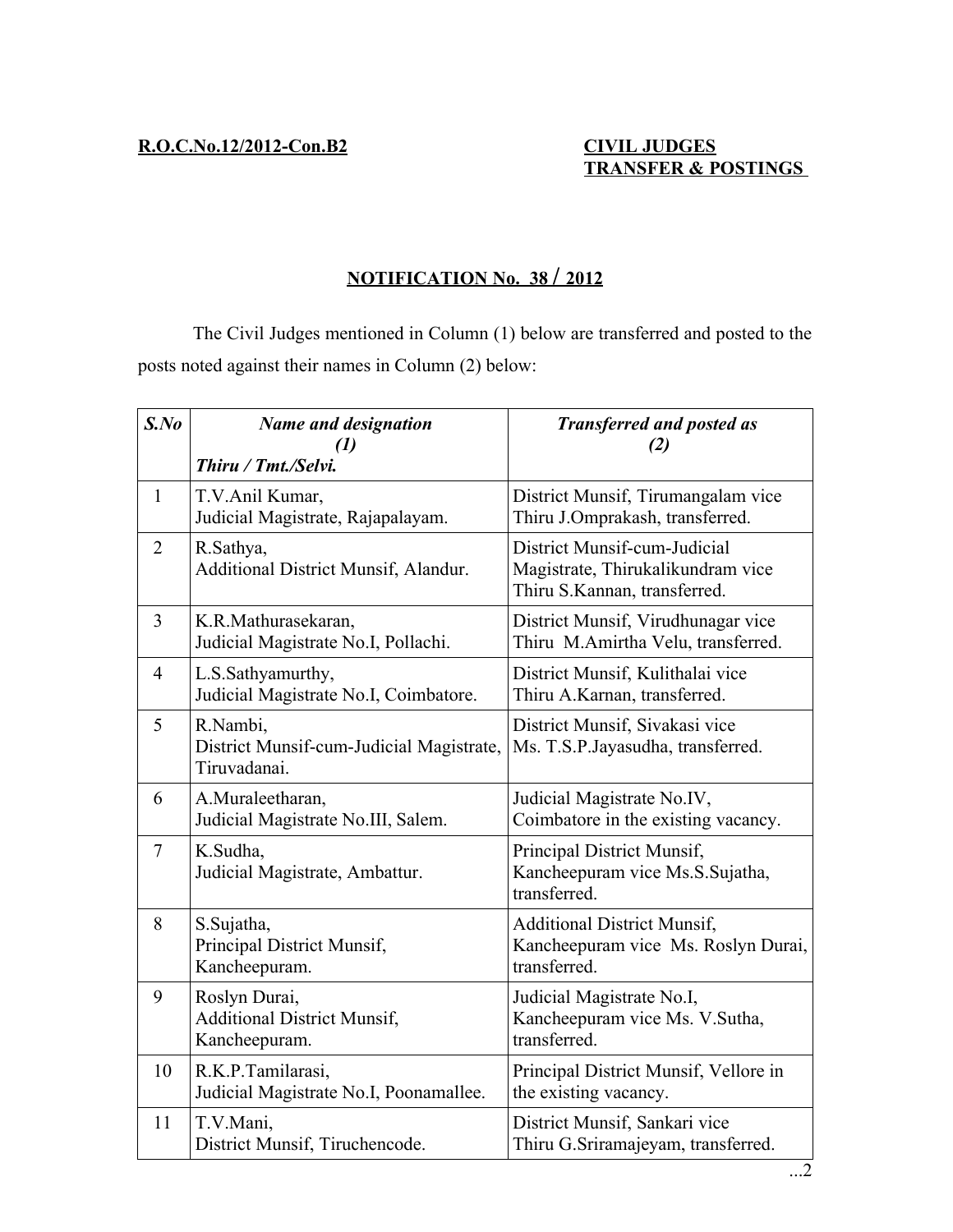| $S$ .No | $\mathcal{L}(I)$<br>Thiru / Tmt./Selvi.                                                 | (2)                                                                                                                                  |  |
|---------|-----------------------------------------------------------------------------------------|--------------------------------------------------------------------------------------------------------------------------------------|--|
| 12      | N.Pari,<br>I Additional District Munsif, Salem.                                         | <b>Additional District Munsif, Vellore</b><br>vice Ms.A.Premavathy, transferred.                                                     |  |
| 13      | V.Pandiaraj,<br>Principal District Munsif-cum-Judicial<br>Magistrate, Nanguneri.        | Principal District Munsif,<br>Manamadurai vice<br>Ms. R. Thothiramary, transferred.                                                  |  |
| 14      | Ms.R.Thothiramary,<br>Principal District Munsif, Manamadurai.                           | <b>Additional District Munsif-cum-</b><br>Judicial Magistrate, Manamadurai<br>vice Thiru E.M.K.Yaswanthrao<br>Ingersol, transferred. |  |
| 15      | N.Krishnasamy,<br>District Munsif-cum-Judicial Magistrate,<br>Vanur.                    | Principal District Munsif,<br>Tiruvannamalai vice Ms.C.Jayasree,<br>transferred.                                                     |  |
| 16      | C.Jayasree,<br>Principal District Munsif,<br>Tiruvannamalai.                            | <b>Additional District Munsif,</b><br>Tiruvannamalai vice<br>Thiru K.Ananthan, transferred.                                          |  |
| 17      | N.Shanthi,<br>Judicial Magistrate No.I,<br>Tiruvannamalai.                              | <b>Additional District Munsif, Villupuram</b><br>vice Ms. D. Shanmuga Priya,<br>transferred.                                         |  |
| 18      | Daniel Haridoss,<br>Judicial Magistrate No.II, Tiruvallur.                              | District Munsif-cum-Judicial<br>Magistrate No.I, Wallajahpet vice<br>Ms. R. Girija Rani, transferred.                                |  |
| 19      | R.Kannan,<br>Judicial Magistrate, Palani.                                               | Judicial Magistrate, Uthamapalayam in<br>existing vacancy.                                                                           |  |
| 20      | R.V.Rajakumar,<br>Judicial Magistrate, Fast Track Court at<br>Magisterial Level, Theni. | Judicial Magistrate, Theni vice<br>Ms.A.K.K.Rajini, transferred.                                                                     |  |
| 21      | M.Bala Kumar,<br>Judicial Magistrate No.II, Pollachi.                                   | District Munsif, Palani vice<br>Ms.V.Deepa, transferred.                                                                             |  |
| 22      | M.Chenkamalaselvan,<br>District Munsif-cum-Judicial<br>Magistrate No.I, Usilampatti.    | Judicial Magistrate No. VIII,<br>Coimbatore vice Thiru<br>K.Arunachalam, transferred.                                                |  |
| 23      | J.Tamilarasi,<br>Judicial Magistrate, Pattukottai.                                      | Judicial Magistrate No.II, Pollachi vice<br>Thiru M.Bala Kumar, transferred.                                                         |  |
| 24      | A.Saravanakumar,<br>Judicial Magistrate, Mudukulathur.                                  | Principal District Munsif-cum-Judicial<br>Magistrate, Karaikudi vice Thiru<br>T.V.Hemanandakumar, transferred.                       |  |
| 25      | R. Thangavel,<br>Additional District Munsif, Karur.                                     | Judicial Magistrate No.VI, Salem in<br>the existing vacancy.                                                                         |  |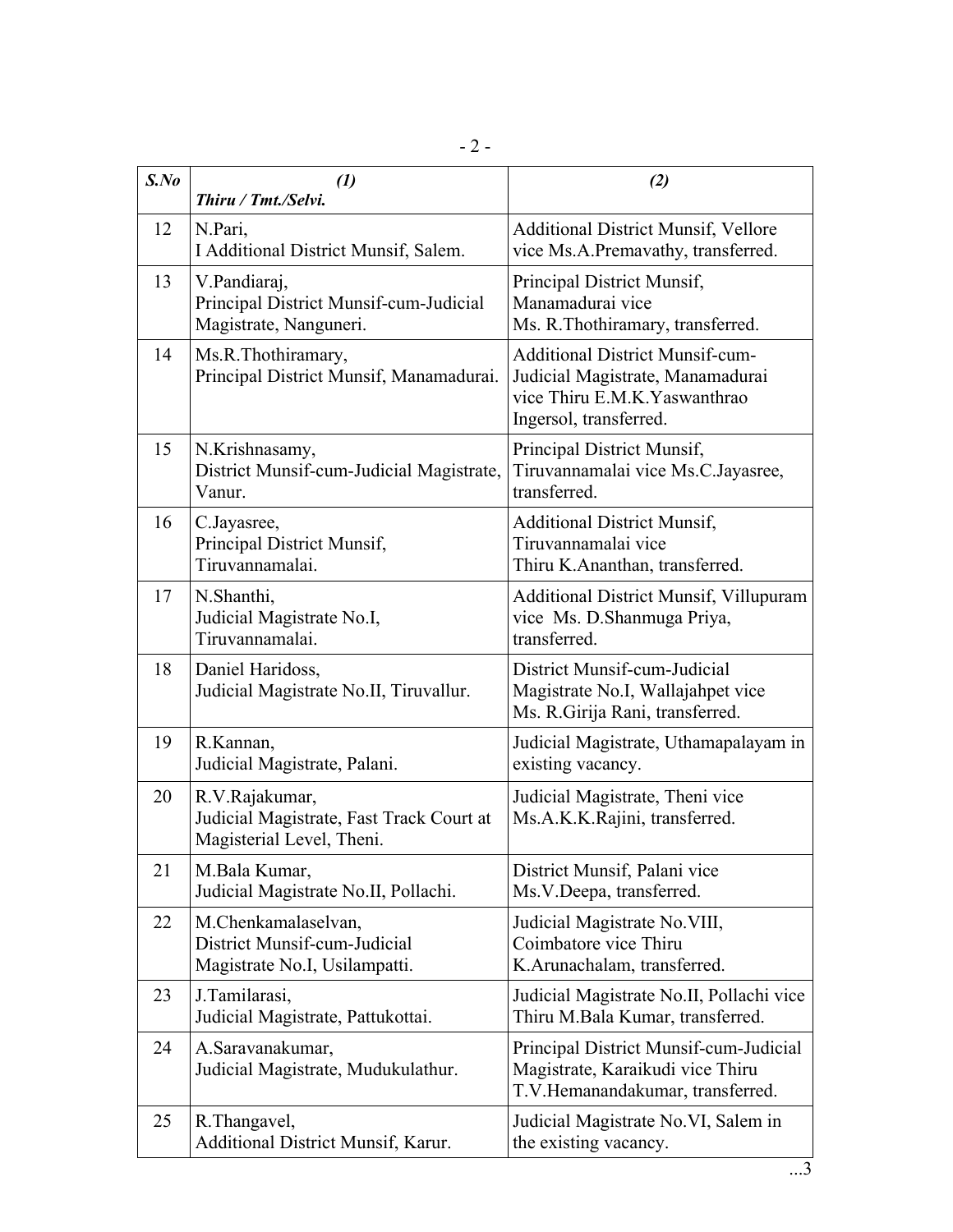| $S$ .No | $\left( l\right)$<br>Thiru / Tmt./Selvi.                                                       | (2)                                                                                                                   |
|---------|------------------------------------------------------------------------------------------------|-----------------------------------------------------------------------------------------------------------------------|
| 26      | A.Karnan,<br>District Munsif, Kulithalai.                                                      | I Additional District Munsif, Erode<br>vice Ms.P.C.Savithiri, transferred.                                            |
| 27      | M.Thandavan,<br>District Munsif, Katpadi.                                                      | Principal District Munsif-cum-Judicial<br>Magistrate No.I, Cheyyar vice Thiru<br>A.Philip Nicholas Alex, transferred. |
| 28      | S.Hermies,<br>District Munsif, Maduranthagam.                                                  | VII Metropolitan Magistrate,<br>George Town, Chennai in the existing<br>vacancy.                                      |
| 29      | A.R.V.Ravi,<br>Judicial Magistrate, Fast Track Court at<br>Magisterial Level, Uthamapalayam.   | Judicial Magistrate No.I, Madurai in<br>the existing vacancy.                                                         |
| 30      | M.Chandran,<br>Principal District Munsif-cum-Judicial<br>Magistrate No.I, Srivilliputhur.      | Judicial Magistrate No.II,<br>Kovilpatti vice Ms.A.Barsad Begam,<br>transferred.                                      |
| 31      | N.Ramanathan,<br>Judicial Magistrate, Coonoor.                                                 | District Munsif-cum-Judicial<br>Magistrate, Denkanikottai vice<br>Thiru K.Inbakarthick, transferred.                  |
| 32      | M.K.Rafi,<br>District Munsif-cum-Judicial Magistrate,<br>Mettupalayam.                         | Judicial Magistrate No.I, Salem in the<br>existing vacancy.                                                           |
| 33      | D.Selvam,<br>Judicial Magistrate, Srivaikundam.                                                | Principal District Munsif, Nagercoil<br>vice Thiru V.M.Neesh, transferred.                                            |
| 34      | S. Shanmugavel,<br>Judicial Magistrate, Dharapuram.                                            | <b>Additional District Munsif, Alandur</b><br>vice Ms. R. Sathya, transferred.                                        |
| 35      | N.Alagesan,<br>Principal District Munsif-cum-Judicial<br>Magistrate, Eraniel.                  | Principal District Munsif, Coimbatore<br>vice Thiru P. Sivagnanam, transferred.                                       |
| 36      | S. Ganapathisamy,<br>Judicial Magistrate, Aruppukkottai.                                       | XVII Metropolitan Magistrate,<br>Saidapet, Chennai vice Ms.S.Priya,<br>transferred.                                   |
| 37      | T.Panneerselvam,<br>Judicial Magistrate, Aranthangi.                                           | Judicial Magistrate No.I, Mannargudi<br>in the existing vacancy.                                                      |
| 38      | A.S.Harihara kumar,<br>Judicial Magistrate, Fast Track Court at<br>Magisterial Level, Vellore. | District Munsif, Sathyamangalam vice<br>Thiru S.Rajasimmavarman,<br>transferred.                                      |
| 39      | T.V.Hemananda Kumar,<br>Principal District Munsif-cum-Judicial<br>Magistrate, Karaikudi.       | Judicial Magistrate No. VII,<br>Coimbatore vice Thiru C.Deivam,<br>transferred.                                       |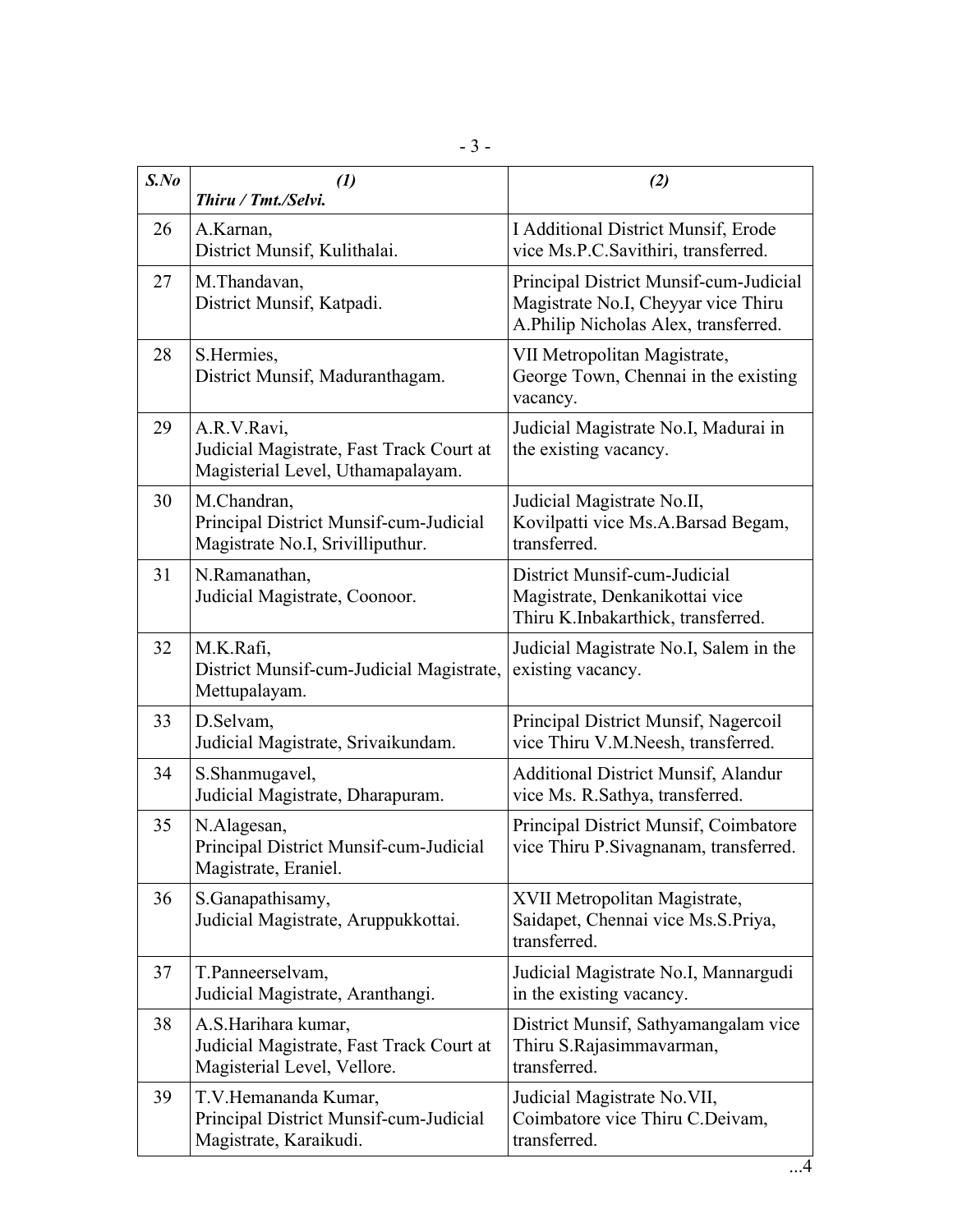| $S$ .No | $\left( \mathbf{I}\right)$<br>Thiru / Tmt./Selvi.                                              | (2)                                                                                                              |
|---------|------------------------------------------------------------------------------------------------|------------------------------------------------------------------------------------------------------------------|
| 40      | V.S.Kumaresan,<br>District Munsif-cum-Judicial Magistrate,<br>Rameswaram.                      | District Munsif, Sivaganga vice<br>Thiru N.Senthilmurali, transferred.                                           |
| 41      | G.Muthukumaran,<br>District Munsif, Melur.                                                     | Judicial Magistrate No.I, Tirunelveli in<br>the existing vacancy.                                                |
| 42      | G.Sriramajayam,<br>District Munsif, Sankari.                                                   | Judicial Magistrate, Dharapuram vice<br>Thiru S.Shanmugavel, transferred.                                        |
| 43      | E.Bakthavachalu,<br>Judicial Magistrate, Arakonam.                                             | XIII Judge, Court of Small Causes,<br>Chennai vice Thiru E.Rajendrakannan,<br>transferred.                       |
| 44      | Thiru E.Rajendrakannan,<br>XIII Judge,<br>Court of Small Causes, Chennai.                      | XII Judge, Court of Small Causes,<br>Chennai vice Ms.K.Kayathri,<br>transferred.                                 |
| 45      | K.Vijayakumar,<br>Additional District Munsif, Lalgudi.                                         | Judicial Magistrate No.I, Krishnagiri<br>vice Thiru V.Sundararaj, transferred.                                   |
| 46      | A.Malarvizhi,<br>Judicial Magistrate, Fast Track Court at<br>Magisterial Level, Karur.         | District Munsif, Pudukkottai vice<br>Thiru V.Pugazhenthi, transferred.                                           |
| 47      | K.Arunachalam,<br>Judicial Magistrate No. VIII, Coimbatore.                                    | Judicial Magistrate, Rajapalayam vice<br>Thiru T.V.Anilkumar, transferred.                                       |
| 48      | A.Philip Nicholas Alex,<br>Principal District Munsif-cum-Judicial<br>Magistrate No.I, Cheyyar. | XIV Judge,<br>Court of Small Causes, Chennai vice<br>Ms.P.Vidhya, transferred.                                   |
| 49      | P.Vidhya,<br>XIV Judge, Court of Small Causes,<br>Chennai.                                     | District Munsif, Madurantagam vice<br>Ms.S.Hermies, transferred.                                                 |
| 50      | S.Muthukumaravel,<br>District Munsif-cum-Judicial<br>Magistrate No.I, Sattur.                  | District Munsif, Madurai Taluk,<br>Madurai vice Ms.A.Shanmuga Priya,<br>transferred.                             |
| 51      | S.Padma,<br>Judicial Magistrate, Palladam                                                      | Principal District Munsif-cum-Judicial<br>Magistrate No.I, Srivilliputhur vice<br>Thiru M.Chandran, transferred. |
| 52      | R.Nanthini,<br>District Munsif-cum-Judicial Magistrate,<br>Pappireddipatti.                    | District Munsif, Tiruchengode vice<br>Thiru T.V.Mani, transferred.                                               |
| 53      | V.Sutha,<br>Judicial Magistrate No.I, Kancheepuram.                                            | Addl. District Munsif, Poonamallee<br>vice Ms.K.Sudha Rani, transferred                                          |
| 54      | A.K.K.Rajini,<br>Judicial Magistrate, Theni.                                                   | District Munsif, Nilakottai in the<br>existing vacancy.                                                          |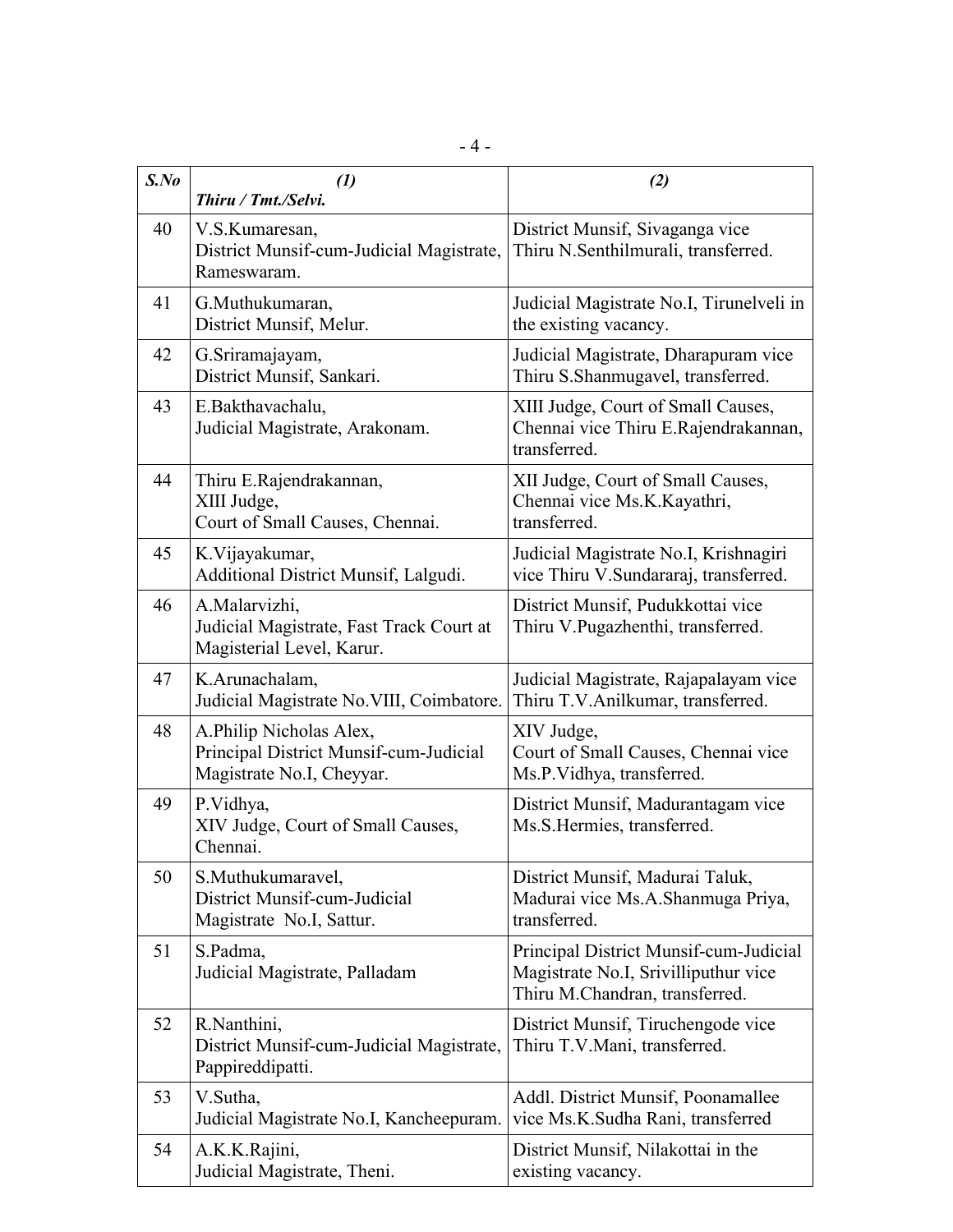| $S$ .No | $\left( l\right)$<br>Thiru / Tmt./Selvi.                                                                            | (2)                                                                                                                                     |  |
|---------|---------------------------------------------------------------------------------------------------------------------|-----------------------------------------------------------------------------------------------------------------------------------------|--|
| 55      | S.Prakash,<br>Judicial Magistrate No.I, Tindivanam.                                                                 | Judicial Magistrate No.IV, Tirupathur<br>in the existing vacancy.                                                                       |  |
| 56      | C.Karthika,<br>Judicial Magistrate No.I, Dindigul.                                                                  | Judicial Magistrate No.III, Thanjavur<br>in the existing vacancy.                                                                       |  |
| 57      | S.Mageswari Banu Rekha,<br>Judl.Magistrate No.V, Tiruchirappalli.                                                   | District Munsif, Tiruvallur vice<br>Ms.P.R.Supraja, transferred.                                                                        |  |
| 58      | M.Pushparani,<br>Judl.Magistrate No.IV, Tiruchirappalli.                                                            | Judicial Magistrate, Pudukkottai in the<br>existing vacancy.                                                                            |  |
| 59      | K.R.Leela,<br>District Munsif, Tiruppur.                                                                            | Judicial Magistrate, Fast Track Court<br>at Magisterial Level, Thanjavur in the<br>existing vacancy.                                    |  |
| 60      | R.Venkatasubramanian,<br>Judicial Magistrate, Fast Track Court at<br>Magisterial Level, Dharmapuri.                 | District Munsif, Dharapuram vice<br>Thiru N.Prabhakar, transferred.                                                                     |  |
| 61      | S.Gopinathan,<br>Judicial Magistrate No.V, Coimbatore.                                                              | Judicial Magt. No.II, Tirunelveli vice<br>Thiru A.Robinson George, transferred.                                                         |  |
| 62      | S.Rajasimmavarman,<br>District Munsif, Sathyamangalam.                                                              | District Munsif, Krishnagiri vice<br>Thiru.K.Mohan, transferred.                                                                        |  |
| 63      | N.Sundaram,<br>Judicial Magistrate No.III, Cuddalore.                                                               | Judicial Magistrate No.I, Dindigul vice<br>Ms.C.Karthika, transferred.                                                                  |  |
| 64      | P.Eswaramurthy,<br>Judicial Magistrate No.II, Chidambaram.                                                          | District Munsif, Tiruvarur vice<br>Thiru S.Raja Mahesh, transferred.                                                                    |  |
| 65      | P.Shanthi,<br>Metropolitan Magistrate,<br>Fast Track Court at Magisterial Level-II,<br>Egmore, Chennai.             | Metropolitan Magistrate, Fast Track<br>Court at Magisterial Level-III,<br>Saidapet, Chennai vice<br>Ms.S.T.Lakshmi Ramesh, transferred. |  |
| 66      | S.T.Lakshmi Ramesh,<br>Metropolitan Magistrate, Fast Track<br>Court at Magisterial Level-III, Saidapet,<br>Chennai. | Metropolitan Magistrate,<br>Fast Track Court at Magisterial<br>Level-II, Egmore, Chennai vice<br>Ms.P.Shanthi, transferred.             |  |
| 67      | P.Ganesan,<br>Judl. Magistrate No.II, Virudhachalam.                                                                | District Munsif, Udumalpet vice<br>Thiru K. Vivekananthan, transferred.                                                                 |  |
| 68      | J.Mohana,<br>Judl.Magistrate No.I, Chidambaram.                                                                     | Judicial Magistrate, Pattukottai vice<br>Ms.J.Tamilarasi, transferred.                                                                  |  |
| 69      | M.S.Manimekalai,<br>Judicial Magistrate No.III, Dindigul.                                                           | Judicial Magistrate, Sirkali vice<br>Thiru N.Sultan Aribeen, transferred.                                                               |  |
| 70      | N.Prabhakar,<br>District Munsif, Dharapuram.                                                                        | District Munsif, Thanjavur vice<br>Ms.M.K.Anusha, transferred.                                                                          |  |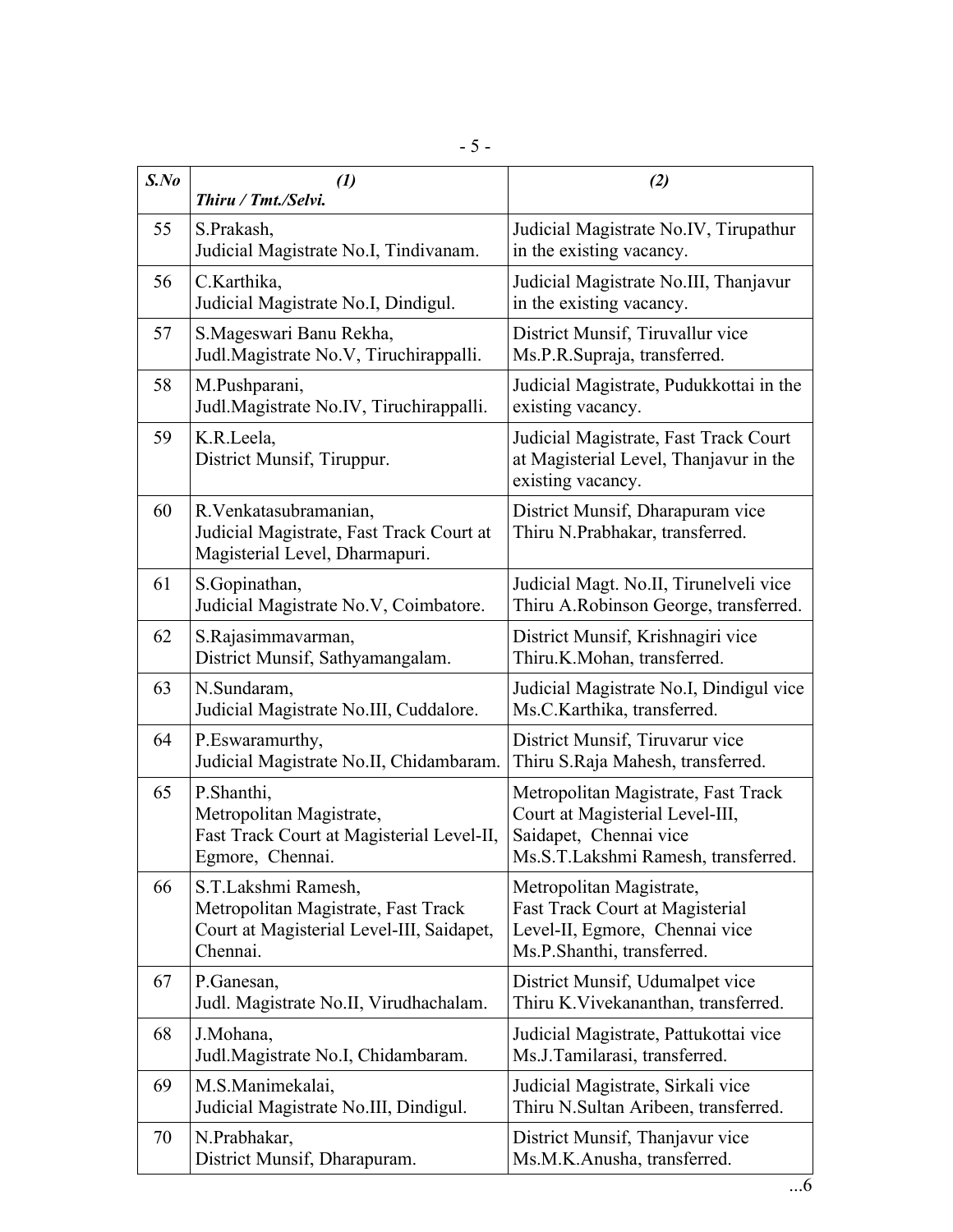| $S$ .No | $\left( l\right)$<br>Thiru / Tmt./Selvi.                                         | (2)                                                                                          |
|---------|----------------------------------------------------------------------------------|----------------------------------------------------------------------------------------------|
| 71      | T.Balamurugan,<br>District Munsif, Gobichettipalayam.                            | Judicial Magistrate, Aranthangi vice<br>Thiru T.Panneerselvam, transferred.                  |
| 72      | M.Breetha,<br>Principal District Munsif-cum-Judicial<br>Magistrate, Tiruchendur. | Judicial Magistrate No.I, Virudhunagar<br>in the existing vacancy.                           |
| 73      | N.Vasudevan,<br>Judicial Magistrate No.I, Panruti.                               | Principal District Munsif, Gingee vice<br>Thiru C.Mohan Ram, transferred.                    |
| 74      | V.M.Neesh,<br>Principal District Munsif, Nagercoil.                              | Judicial Magistrate, Aruppukkottai<br>vice Thiru S.Ganapathiswami,<br>transferred.           |
| 75      | M.Murthy,<br>District Munsif-cum-Judicial Magistrate,<br>Kodaikanal.             | District Munsif, Thuraiyur in the<br>existing vacancy.                                       |
| 76      | R. Velaras,<br>District Munsif, Gudiyatham.                                      | Judicial Magistrate No.I, Attur in the<br>existing vacancy.                                  |
| 77      | K.Kavitha,<br>Judicial Magistrate No.I, Kovilpatti.                              | Judicial Magistrate No.II,<br>Srivilliputhur in the existing vacancy.                        |
| 78      | R.Selvakumar,<br>Judicial Magistrate, Perambalur                                 | Judicial Magistrate No.V, Coimbatore<br>vice Thiru S.Gopinathan, transferred.                |
| 79      | S.Priya,<br>XVII Metropolitan Magistrate,<br>Saidapet, Chennai.                  | Judicial Magistrate No.I, Kulithalai in<br>the existing vacancy.                             |
| 80      | B.Saravanan,<br>I Additional District Munsif, Nagercoil.                         | Judicial Magistrate No.II, Namakkal<br>vice Thiru A.Baseer, transferred.                     |
| 81      | N. Vijayalakshmi,<br>Judicial Magistrate, Kangeyam.                              | Judicial Magistrate No.IV, Salem vice<br>Ms.V.Sree Vidya, transferred.                       |
| 82      | G.Nargis Karim,<br>Principal District Munsif,<br>Cuddalore.                      | Judicial Magistrate No.V,<br>Tiruchirappalli vice Ms.S.Mageswari<br>Banu Rekha, transferred. |
| 83      | C.Rajalingom,<br>Principal District Munsif, Ttirunelveli.                        | Judicial Magistrate No.IV, Madurai in<br>the existing vacancy.                               |
| 84      | N.S.Meenachandra,<br>Judicial Magistrate No.II, Hosur.                           | District Munsif, Mettur vice Thiru<br>A.Muralikrishna Anandan, transferred.                  |
| 85      | J.Omprakash,<br>District Munsif, Thirumangalam.                                  | Principal District Munsif,<br>Mayiladuthurai vice<br>Thiru P.Raja Ram, transferred.          |
| 86      | V.Pugazhenthi,<br>District Munsif, Pudukottai.                                   | Judicial Magistrate No.III, Cuddalore<br>vice Thiru N.Sundaram, transferred.                 |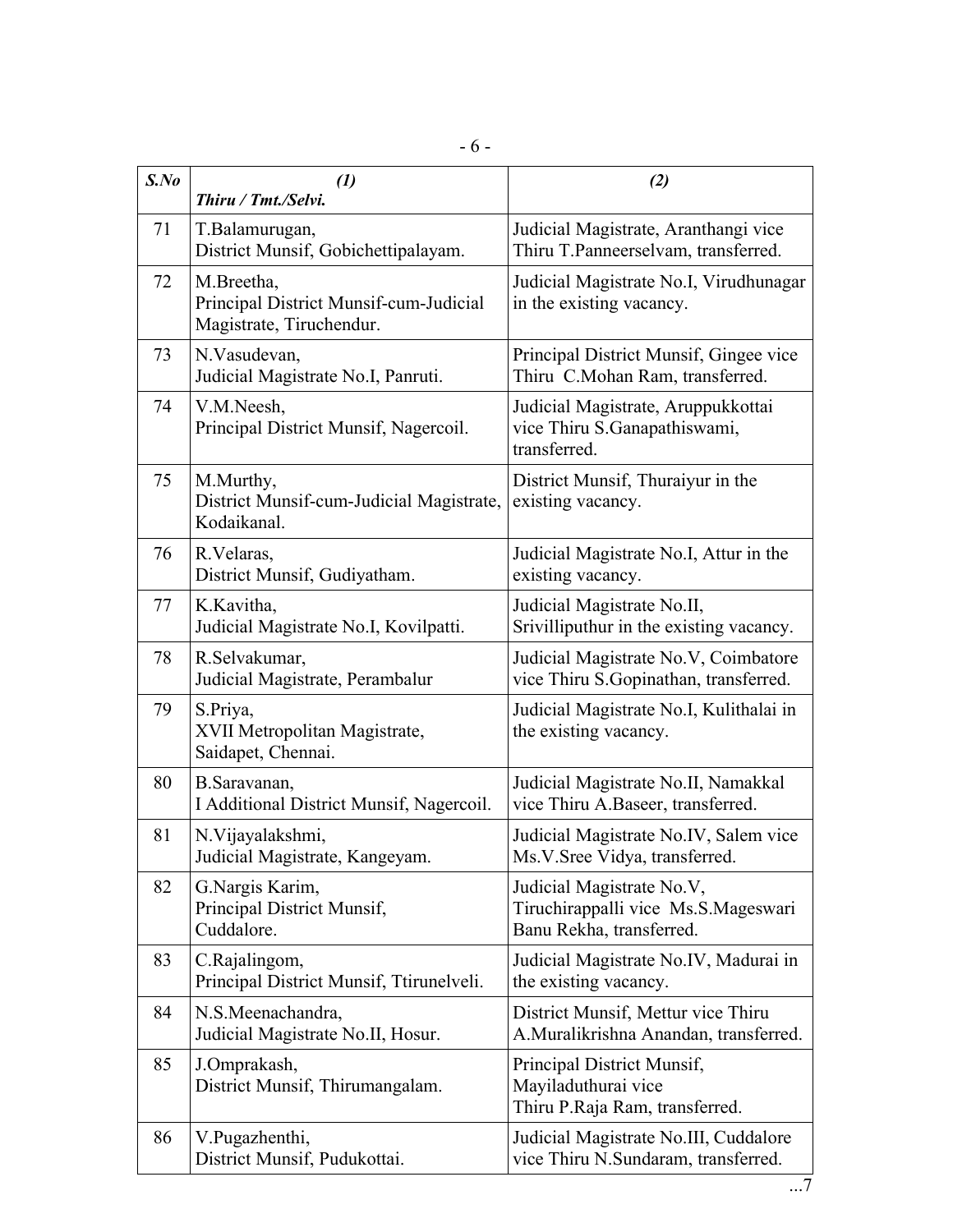| $S$ .No | $\left( l\right)$<br>Thiru / Tmt./Selvi.                                 | (2)                                                                                                                      |
|---------|--------------------------------------------------------------------------|--------------------------------------------------------------------------------------------------------------------------|
| 87      | V.Suresh,<br>District Munsif, Ramanathapuram.                            | Judicial Magistrate, Perambalur vice<br>Thiru R.Selvakumar, transferred.                                                 |
| 88      | K.Mohan,<br>District Munsif, Krishnagiri.                                | <b>Additional District Munsif-cum-</b><br>Judicial Magistrate, Ambur vice<br>Thiru K.Sureshkumar, transferred.           |
| 89      | G.Radhakrishnan,<br>District Munsif, Dharmapuri.                         | Judicial Magistrate No.III, Tirupathur<br>vice Ms.S.Aseen Banu, transferred.                                             |
| 90      | P.Raja Ram,<br>Principal District. Munsif,<br>Mayiladuthurai.            | Judicial Magistrate No.IV,<br>Tiruchirappalli vice Ms.M.Pushparani,<br>transferred.                                      |
| 91      | D.Shanmuga Priya,<br>Additional District Munsif, Villupuram.             | District Munsif, Ponneri vice<br>Thiru M.Jaisankar, transferred.                                                         |
| 92      | M.Vinodha,<br>District Munsif, Perambalur.                               | District Munsif, Sirkali vice<br>Thiru A.Pasumpon Shanmugaiah,<br>transferred                                            |
| 93      | C.Sornakumar,<br>District Munsif-cum-Judicial Magistrate,<br>Vedaranyam. | Principal District Munsif, Tirunelveli<br>vice Thiru C.Rajalingom, transferred.                                          |
| 94      | K.Mariappan,<br>Judicial Magistrate No.II, Kuzhithurai.                  | Judicial Magistrate, Fast Track Court<br>at Magisterial Level, Srivilliputhur<br>vice Thiru P.Chella Durai, transferred. |
| 95      | P.C.Savithiri,<br>I Additional District Munsif, Erode.                   | Judicial Magistrate No.III, Dindigul<br>vice Ms.M.S.Manimekalai, transferred.                                            |
| 96      | S.Ramachandran,<br>II Additional District Munsif, Erode.                 | Judicial Magistrate No.I, Tiruppur vice<br>Thiru G.Krishnan, transferred.                                                |
| 97      | A.Pasumpon Shanmugiah<br>District Munsif, Sirkali.                       | District Munsif, Sathankulam vice<br>Thiru J.Jeyasuthahar, transferred.                                                  |
| 98      | A.Robinson George,<br>Judicial Magistrate No.II, Tirunelveli.            | Principal District Munsif-cum-Judicial<br>Magistrate, Eraniel vice Thiru<br>N.Alagesan, transferred.                     |
| 99      | S.Asseen Banu,<br>Judl. Magistrate No.III, Tirupathur.                   | Judicial Magistrate, Harur in the<br>existing vacancy.                                                                   |
| 100     | M.Amirtha Velu,<br>District Munsif, Virudhunagar.                        | Judicial Magistrate, Devakottai vice<br>Thiru K.V.Sakthivel, transferred.                                                |
| 101     | M.Santhi,<br>District Munsif, Tirupattur.                                | District Munsif-cum-Judicial<br>Magistrate, Pappireddipatti vice<br>Ms.R.Nanthini, transferred.                          |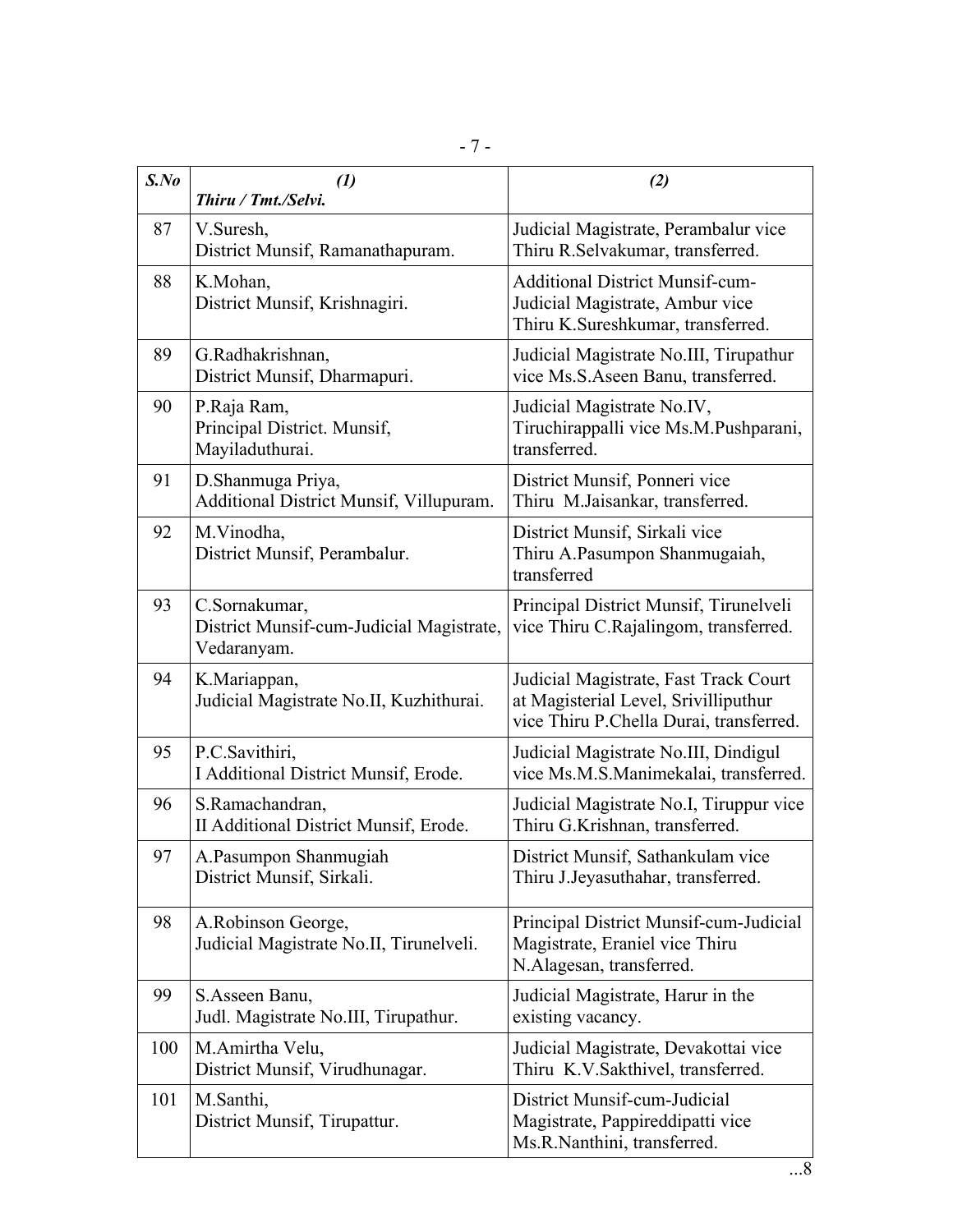| $S$ .No | $\left( \mathbf{1}\right)$<br>Thiru / Tmt./Selvi.                                                          | (2)                                                                                                     |
|---------|------------------------------------------------------------------------------------------------------------|---------------------------------------------------------------------------------------------------------|
| 102     | R.Samuel Benjamin,<br>District Munsif, Mudukulathur.                                                       | <b>Additional District Munsif,</b><br>Srivilliputhur vice Ms.M.Mekala<br>Mythili, transferred.          |
| 103     | K.S.Kayalvizhi,<br>Judicial Magistrate, Fast Track Court at<br>Magisterial Level, Tiruvannamalai           | District Munsif, Tiruppur vice<br>Ms.K.R.Leela, transferred.                                            |
| 104     | P.Chella Durai,<br>Judicial Magistrate, Fast Track Court at<br>Magisterial Level, Srivilliputhur.          | District Munsif-cum-Judicial<br>Magistrate, Mettupalayam vice<br>Thiru M.K.Rafi, transferred.           |
| 105     | K.Suresh Kumar,<br><b>Additional District Munsif-cum-Judicial</b><br>Magistrate, Ambur.                    | Judicial Magistrate No.II, Hosur vice<br>Ms.N.S.Meenachandra, transferred.                              |
| 106     | E.Sasikala,<br>XIX Metropolitan Magistrate,<br>Egmore, Chennai.                                            | Judicial Magistrate No.I, Poonamallee<br>vice Ms.R.K.P.Tamilarasi, transferred.                         |
| 107     | P.R.Supraja,<br>District Munsif, Tiruvallur.                                                               | District Munsif, Ambattur vice<br>Thiru S.Raju, transferred.                                            |
| 108     | S.Raju,<br>District Munsif, Ambattur.                                                                      | Judicial Magistrate, Ambattur vice<br>Ms.K.Sudha, transferred.                                          |
| 109     | G.Prabagaran,<br>I Addl. Dist. Munsif, Tirunelveli.                                                        | Judicial Magistrate No.V, Vellore vice<br>Thiru P.Saravanabhavan, transferred.                          |
| 110     | M.Nambirajan,<br>II Additional District Munsif, Nagercoil.                                                 | Principal District Munsif-cum-Judicial<br>Magistrate, Tiruchendur vice<br>Ms.M.Breetha, transferred.    |
| 111     | V.Sundararaj,<br>Judicial Magistrate No.I, Krishnagiri.                                                    | Principal District Munsif-cum-Judicial<br>Magistrate, Nanguneri vice<br>Thiru V.Pandiaraj, transferred. |
| 112     | S.Raja Mahesh,<br>District Munsif, Tiruvarur.                                                              | Judicial Magistrate No.I, Kovilpatti<br>vice Ms.K.Kavitha, transferred.                                 |
| 113     | E.M.K. Yaswanthrao Ingersol,<br><b>Additional District Munsif-cum-Judicial</b><br>Magistrate, Manamadurai. | Judicial Magistrate No.II, Tiruvallur<br>vice Thiru Daniel Haridoss,<br>transferred.                    |
| 114     | S. Vijayakumar,<br>District Munsif, Pattukottai                                                            | Judicial Magistrate No.II, Kuzhithurai<br>vice Thiru K.Mariappan, transferred.                          |
| 115     | P.V.Sandilyan,<br>Judl. Magistrate No.II, Kumbakonam.                                                      | Judicial Magistrate, Arakkonam vice<br>Thiru E.Bakthavachalu, transferred.                              |
| 116     | P.Nagarajan,<br>District Munsif, Tiruthuraipoondi.                                                         | District Munsif-cum-Judicial<br>Magistrate, Needamangalam vice<br>Thiru K.Selvapandi, transferred.      |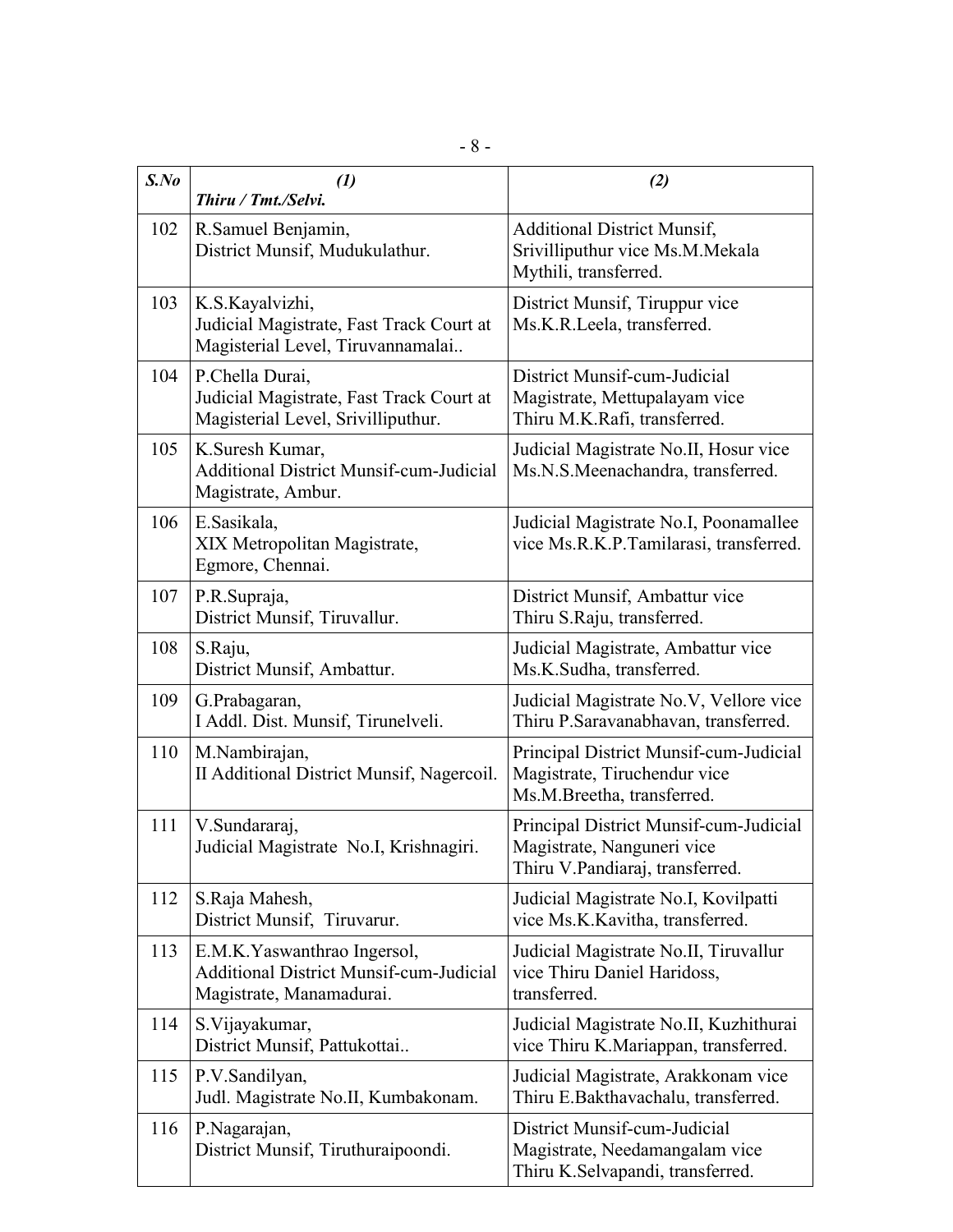| $S$ .No | $\left( l\right)$<br>Thiru / Tmt./Selvi.                     | (2)                                                                                                  |
|---------|--------------------------------------------------------------|------------------------------------------------------------------------------------------------------|
| 117     | N.Kothandaraj,<br>Judicial Magistrate No.II, Nagapattinam.   | Judicial Magistrate, Uthagamandalam<br>vice Thiru R.Subramanian,<br>transferred.                     |
| 118     | P.K.Sivakumar,<br><b>Additional District Munsif, Eraniel</b> | Judicial Magistrate No.III, Vellore vice<br>Ms. A.Daoudh Ammal, transferred.                         |
| 119     | M.Mekala Mythili,<br>Addl. District Munsif, Srivilliputhur.  | Judicial Magistrate No.III, Salem vice<br>Thiru A.Muraleetharan, transferred.                        |
| 120     | J.Barathi,<br>XV Judge,<br>Court of Small Causes, Chennai.   | Judicial Magistrate No.I, Tindivanam<br>vice Thiru S.Prakash, transferred.                           |
| 121     | G.N.Saravanakumar,<br>Judicial Magistrate No.I, Sivaganga.   | District Munsif-cum-Judicial<br>Magistrate, Rameswaram vice<br>Thiru V.S.Kumaresan, transferred.     |
| 122     | C.Moham Ram,<br>Principal District Munsif, Gingee.           | Judicial Magistrate, Mudukulathur vice<br>Thiru A.Saravanakumar, transferred.                        |
| 123     | A.Daoudh Ammal,<br>Judl. Magistrate No.III, Vellore.         | District Munsif, Polur vice<br>Thiru R.Kanagaraj, transferred.                                       |
| 124     | C.Sankar,<br>Judicial Magistrate, Periyakulam.               | District Munsif-cum-Judicial<br>Magistrate, Tiruvadanai vice<br>Thiru R.Nambi, transferred.          |
| 125     | R.Kanagaraj,<br>District Munsif, Polur.                      | Judicial Magistrate, Palani vice<br>Thiru R.Kannan, transferred.                                     |
| 126     | K.Jyothi,<br>Judicial Magistrate No.IV, Vellore.             | District Munsif, Dharmapuri vice<br>Thiru G.Radhakrishnan, transferred.                              |
| 127     | P.V.Vasheeth Kumar,<br>Judicial Magistrate, Sankarapuram.    | Principal District Munsif, Valliyoor<br>in the existing vacancy.                                     |
| 128     | K.Muralitharakannan,<br>I Addl. District Munsif, Tirukoilur. | Judicial Magistrate, Sankarankoil vice<br>Thiru M.Balamurugan, transferred.                          |
| 129     | R.Rani,<br>Judicial Magistrate No.II, Thoothukudi.           | District Munsif, Gobichettipalayam<br>vice Thiru T.Balamurugan, transferred.                         |
| 130     | M.P.Murugan,<br>Judicial Magistrate No.II, Thanjavur.        | District Munsif-cum-Judicial<br>Magistrate No.I, Sattur vice<br>Thiru K.Muthukumaravel, transferred. |
| 131     | P.Mohanavalli,<br>District Munsif, Pollachi.                 | Judicial Magistrate, Kangeyam vice<br>Ms. N. Vijayalakshmi, transferred.                             |
| 132     | P.Saravanabhavan,<br>Judicial Magistrate No.V, Vellore.      | Judicial Magistrate No.II, Thoothukudi<br>vice Ms. R.Rani, tansferred.                               |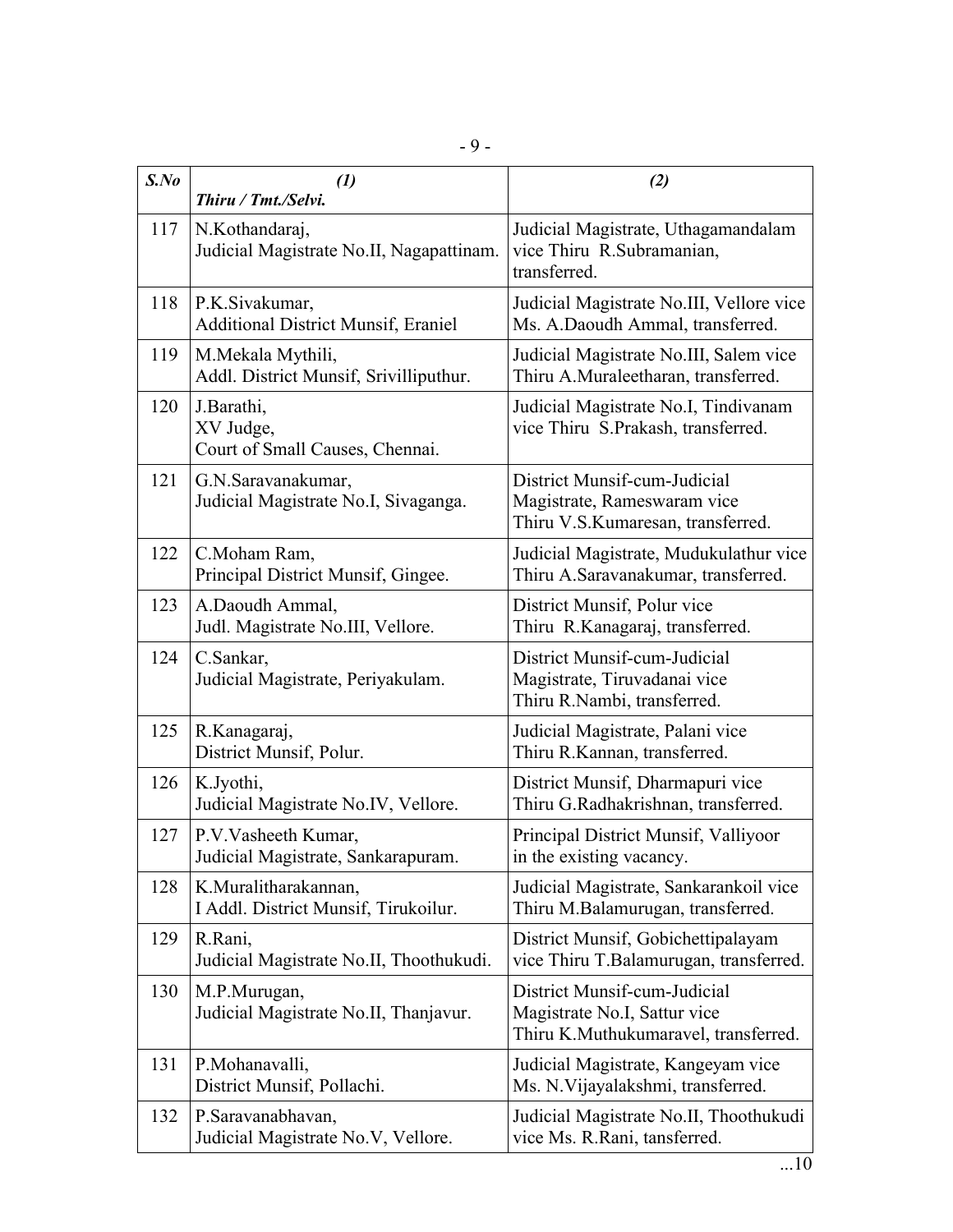| $S$ .No | $\mathcal{L}(I)$<br>Thiru / Tmt./Selvi.                                             | (2)                                                                                                        |
|---------|-------------------------------------------------------------------------------------|------------------------------------------------------------------------------------------------------------|
| 133     | C.Sridhar,<br>Judicial Magistrate No.II, Villupuram.                                | Judicial Magistrate No.II, Tirupathur<br>vice Ms.K.Krishnapriya, transferred.                              |
| 134     | M.Veeranan,<br>Principal District Munsif, Kallakurichi                              | Judicial Magistrate, Periyakulam vice<br>Thiru C.Sankar, transferred.                                      |
| 135     | S.Chandrasekaran,<br>District Munsif, Sholingur.                                    | Additional District Munsif, Namakkal<br>vice Ms. M.Arundhadhi, transferred.                                |
| 136     | P.Sudha,<br>Judicial Magistrate No.I, Cuddalore.                                    | Judicial Magistrate, Manapparai vice<br>Thiru S.Assan Mohamed, transferred.                                |
| 137     | K. Vivekananthan,<br>District Munsif, Udumalpet.                                    | District Munsif, Devakottai in the<br>existing vacancy.                                                    |
| 138     | P.Chandrasekar,<br>Judicial Magistrate, Tiruvarur.                                  | Judicial Magistrate No.II,<br>Kumbakonam vice<br>Thiru P.V.Sandilyan, transferred.                         |
| 139     | M.Udhayavelavan,<br>Principal District Munsif-cum-Judicial<br>Magistrate, Vandavasi | District Munsif-cum-Judicial<br>Magistrate No.I, Usilampatti vice<br>Thiru M.Chenkamalaselvan, transferred |
| 140     | R.Sathish,<br>Judicial Magistrate, Valliyoor.                                       | Judicial Magistrate No.I, Sivaganga<br>vice Thiru G.N.Saravanakumar,<br>transferred.                       |
| 141     | V. Sree Vidya,<br>Judicial Magistrate No.IV, Salem.                                 | II Additional District Munsif, Salem<br>vice Ms.K.Kanya Devi, transferred.                                 |
| 142     | K.Kanya Devi,<br><b>II Additional District Munsif, Salem</b>                        | I Additional District Munsif, Salem<br>vice Thiru N.Pari, transferred.                                     |
| 143     | M.Balamurugan,<br>Judl. Magistrate, Sankarankoil.                                   | Judicial Magistrate No.IV, Vellore<br>vice Ms.K.Jyothi, transferred.                                       |
| 144     | M.K.Anusha,<br>District Munsif, Thanjavur.                                          | District Munsif, Ranipet vice<br>Ms. A.Saridha, transferred.                                               |
| 145     | K.Lingam,<br>District Munsif, Arani                                                 | Judicial Magistrate No.I, Pollachi vice<br>Thiru K.R.Mathurasekaran, transferred                           |
| 146     | A.Barsad Begam,<br>Judicial Magistrate No.II, Kovilpatti.                           | Judicial Magistrate, Palladam vice<br>Ms. S.Padma, transferred.                                            |
| 147     | M.Akiladevi,<br>District Munsif, Nagapattinam.                                      | Judicial Magistrate No.I, Vellore vice<br>Ms. S. Tamilselvi, transferred.                                  |
| 148     | R. Gokul Murugan,<br>District Munsif, Paramakudi.                                   | Judicial Magistrate No.I, Udumalpet in<br>the existing vacancy.                                            |
| 149     | V.Deepa,<br>District Munsif, Palani.                                                | District Munsif, Melur vice<br>Thiru G.Muthukumaran, transferred.                                          |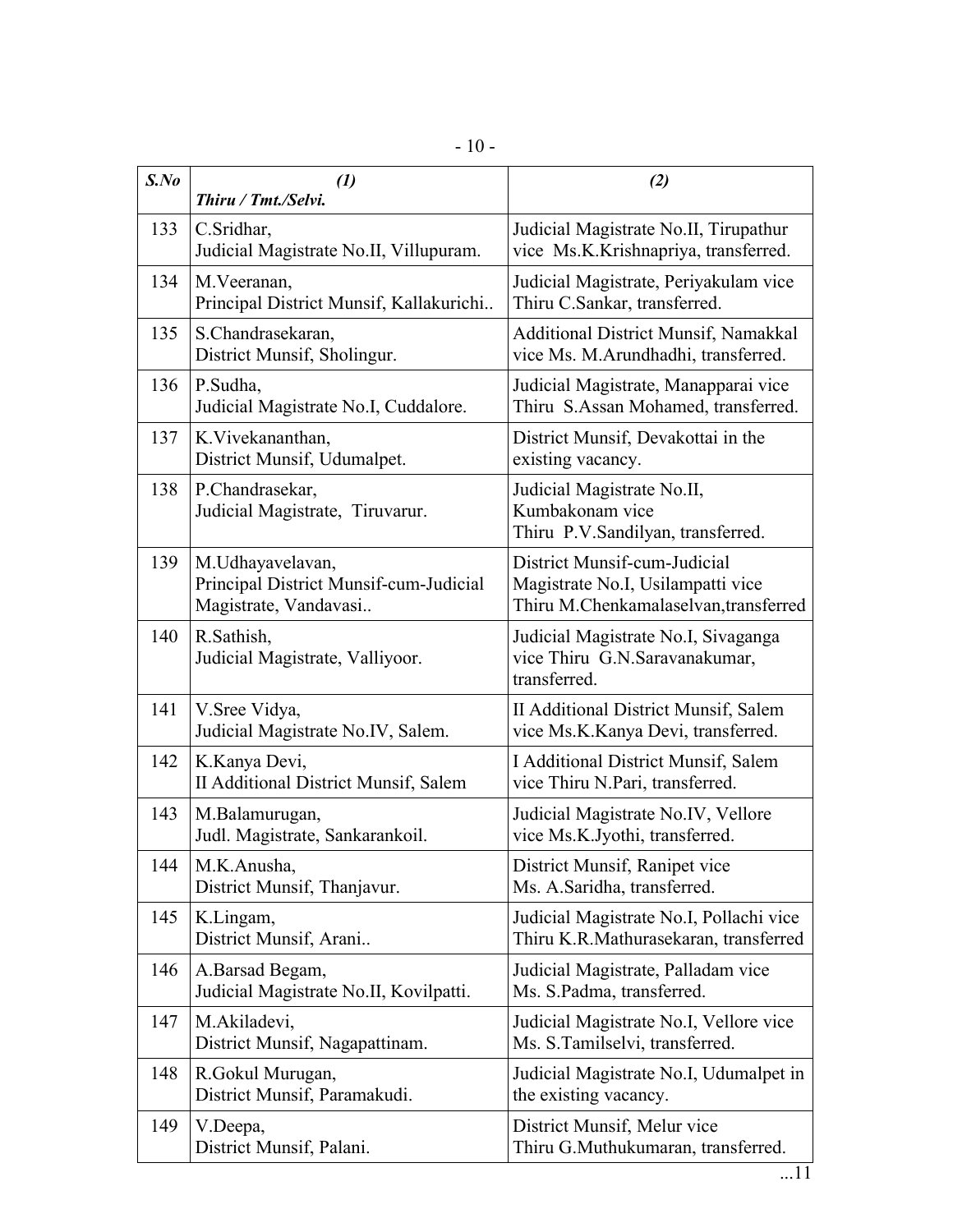| $S$ .No | $\left( l\right)$<br>Thiru / Tmt./Selvi.                                        | (2)                                                                                                         |
|---------|---------------------------------------------------------------------------------|-------------------------------------------------------------------------------------------------------------|
| 150     | C.Deivam,<br>Judicial Magistrate No. VII, Coimbatore.                           | XXII Metropolitan Magistrate, Egmore<br>Chennai in the existing vacancy.                                    |
| 151     | G.Krishnan,<br>Judicial Magistrate No.I, Tiruppur.                              | Judicial Magistrate No.II,<br>Gobichettipalayam vice Ms. V.Irudaya<br>Rani, transferred.                    |
| 152     | A.Shanmuga Priya,<br>District Munsif, Madurai Taluk,<br>Madurai.                | <b>Additional District Munsif,</b><br>Tiruchengode in the existing vacancy.                                 |
| 153     | K.Siva Kumar,<br>II Addl. District Munsif, Coimbatore.                          | Principal District Munsif, Kallakurichi<br>vice Thiru M. Veeranan, transferred.                             |
| 154     | K.Ananthan,<br>Addl. District Munsif, Tiruvannamalai.                           | District Munsif, Gudiyatham vice<br>Thiru R.Velaras, transferred.                                           |
| 155     | L.Kalai Vani,<br>Judicial Magistrate, Ambasamudram.                             | Judicial Magistrate No.II, Villupuram<br>vice Thiru C.Sridhar, transferred.                                 |
| 156     | A.Muralikrishna Anandan,<br>District Munsif, Mettur.                            | II Addl. District Munsif, Erode vice<br>Thiru S.Ramachandran, transferred.                                  |
| 157     | K.Nambirajan,<br>Additional District Munsif, Madurai                            | Judicial Magistrate, Srivaikundam vice<br>Thiru D. Selvam, transferred.                                     |
| 158     | C.Kumaravarman,<br>Additional District Munsif, Tenkasi.                         | District Munsif, Tirupathur vice<br>Ms. M.Santhi, transferred.                                              |
| 159     | R.Girija Rani,<br>District Munsif-cum-Judicial<br>Magistrate No.I, Wallajahpet. | District Munsif-cum-Judicial<br>Magistrate, Vanur vice<br>Thiru N.Krishnasamy, transferred.                 |
| 160     | K.Selvapandi,<br>District Munsif-cum-Judicial Magistrate,<br>Needamangalam.     | I Additional District Munsif,<br>Tirunelveli vice Thiru G.Prabagaran,<br>transferred.                       |
| 161     | K.V.Sakthivel,<br>Judicial Magistrate, Devakottai.                              | Principal District Munsif-cum-Judicial<br>Magistrate, Vandavasi vice<br>Thiru M.Udhayavelavan, transferred. |
| 162     | J.Jeyasuthahar,<br>District Munsif, Sathankulam.                                | Judicial Magistrate No.I, Kuzhithurai<br>in the existing vacancy.                                           |
| 163     | A.Mummoorthy,<br>Addl. District Munsif, Ambasamudram.                           | District Munsif, Perambalur vice<br>Ms. M. Vinodha, transferred.                                            |
| 164     | L.Maheswari,<br>XVI Judge,<br>Court of Small Causes, Chennai.                   | Judicial Magistrate No.II, Ponneri vice<br>Ms.G.Saraswathi, transferred.                                    |
| 165     | N.Mareeswari,<br>I Addl. District Munsif-cum-Judicial<br>Magt.No.I, Ulundurpet. | Judicial Magistrate No.VI, Madurai<br>vice Ms.D.Sujatha, transferred.                                       |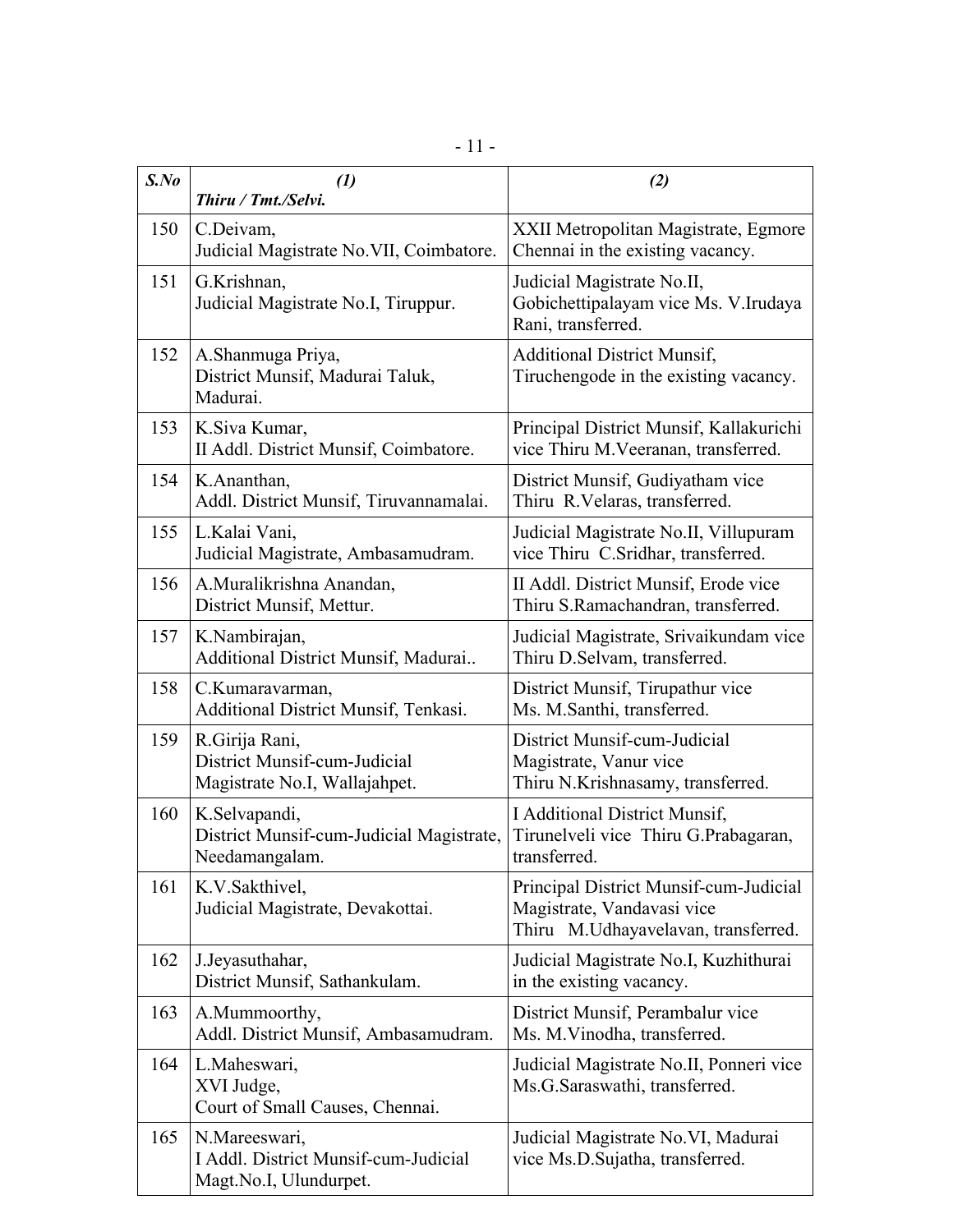| $S$ .No | $\left( \mathbf{1}\right)$<br>Thiru / Tmt./Selvi.                                                 | (2)                                                                                                                          |
|---------|---------------------------------------------------------------------------------------------------|------------------------------------------------------------------------------------------------------------------------------|
| 166     | J. Selvan Jesu Raja,<br>Judicial Magistrate, Fast Track Court at<br>Magisterial Level - I, Erode. | I Additional District Munsif,<br>Kuzhithurai in the existing vacancy.                                                        |
| 167     | K.Palanivel,<br>Judicial Magistrate No.III, Nagercoil.                                            | Judicial Magistrate No.II,<br>Virudhachalam vice Thiru P.Ganesan,<br>transferred.                                            |
| 168     | Senthil Kumar Rajavel,<br><b>II Additional District Munsif,</b><br>Kallakurichi.                  | Judicial Magistrate, Fast Track Court<br>at Magisterial Level, Tiruvannamalai<br>vice Ms. K.S.Kayalvizhi, transferred.       |
| 169     | P.Gowdhaman,<br>Additional District Munsif, Valliyoor.                                            | District Munsif, Ramanathapuram vice<br>Thiru V.Suresh, transferred.                                                         |
| 170     | K.Krishnapriya,<br>Judicial Magistrate No.II, Tiruppathur.                                        | Judicial Magistrate No.I, Tiruvallur in<br>the existing vacancy.                                                             |
| 171     | V.Irudaya rani,<br>Judicial Magistrate No.II,<br>Gobichettipalayam.                               | Judicial Magistrate, Sankarapuram<br>vice Thiru P.V.Vasheeth Kumar,<br>transferred                                           |
| 172     | A.Premavathy,<br>Addl.District Munsif, Vellore.                                                   | Judicial Magistrate No.I, Ponneri in the<br>existing vacancy.                                                                |
| 173     | S.Indulatha,<br><b>III Additional District Munsif,</b><br>Coimbatore.                             | Judicial Magistrate, Fast Track Court,<br>Magisterial Level, Dharmapuri vice<br>Thiru R. Venkatasubramanian,<br>transferred. |
| 174     | K.Latha,<br>District Munsif, Panruti.                                                             | District Munsif-cum-Judicial<br>Magistrate, Vedaranyam vice<br>Thiru C.Sornakumar, transferred.                              |
| 175     | N.Senthilmurali,<br>District Munsif, Sivagangai.                                                  | District Munsif, Pollachi vice<br>Ms. P.Mohanavalli, transferred.                                                            |
| 176     | A.B.Naseer Ali,<br>District Munsif, Palladam.                                                     | Judicial Magistrate, Tiruvarur vice<br>Thiru P.Chandrasekar, transferred.                                                    |
| 177     | T.S.P. Jayasudha,<br>District Munsif, Sivakasi.                                                   | XV Judge, Court of Small Causes,<br>Chennai vice Ms.J.Barathi, transferred.                                                  |
| 178     | S.Assan Mohamed,<br>Judicial Magistrate, Manapparai.                                              | II Addl. District Munsif, Coimbatore<br>vice Thiru K.Siva Kumar, transferred.                                                |
| 179     | K.S.Thirumani,<br><b>Additional District Munsif,</b><br>Thoothukudi.                              | Judicial Magistrate, Fast Track Court<br>at Magisterial Level, Uthamapalayam<br>vice Thiru A.R.V.Ravi, transferred.          |
| 180     | K.Inbakarthick,<br>District Munsif-cum-Judicial Magistrate,<br>Denkanikottai.                     | District Munsif, Pattukottai vice<br>Thiru S. Vijayakumar, transferred.                                                      |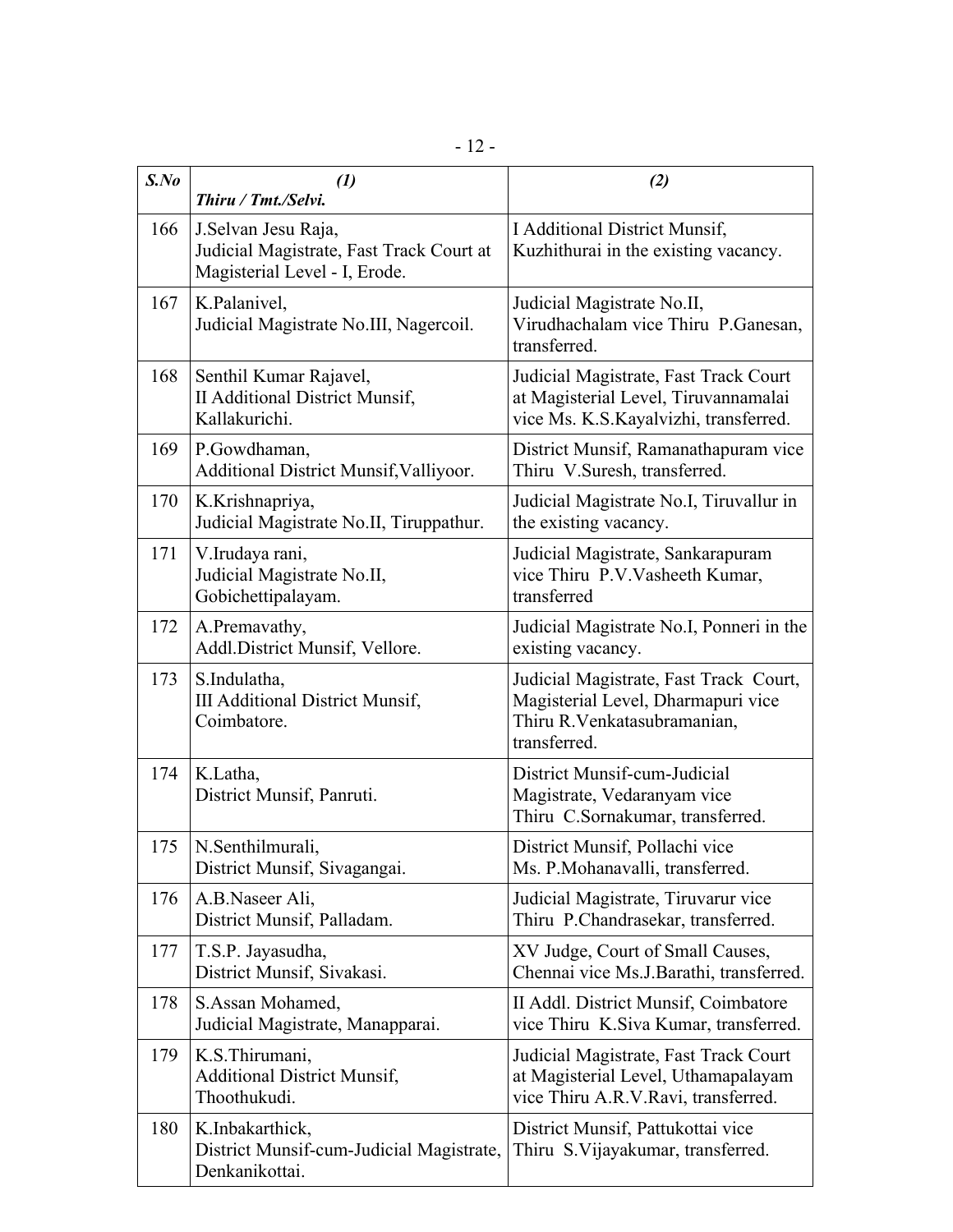| $S$ .No | $\left(1\right)$<br>Thiru / Tmt./Selvi.                                                          | (2)                                                                                                                     |
|---------|--------------------------------------------------------------------------------------------------|-------------------------------------------------------------------------------------------------------------------------|
| 181     | L.Robert Kennedy Ramesh,<br>Judicial Magistrate No.II, Vellore.                                  | Judicial Magistrate No.I, Cuddalore<br>vice Ms. P.Sudha, transferred.                                                   |
| 182     | S.Tamilselvi,<br>Judicial Magistarte No.I, Vellore.                                              | XVI Judge,<br>Court of Small Causes, Chennai vice<br>Ms.L.Maheswari, transferred.                                       |
| 183     | M.Arundhadhi,<br>Additional District Munsif, Namakkal.                                           | Judicial Magistrate No.II, Wallajahpet<br>in the existing vacancy.                                                      |
| 184     | N.Sultan Aribeen,<br>Judicial Magistrate, Sirkali.                                               | Judicial Magistrate No.V, Tirunelveli<br>in the existing vacancy.                                                       |
| 185     | K.Sudha Rani,<br>Addl. District Munsif, Poonamallee.                                             | District Munsif, Sholinghur vice<br>Thiru S.Chandrasekaran, transferred.                                                |
| 186     | D.Baskar,<br>Judicial Magistrate No.II,<br>Ramanathapuram.                                       | I Addl. District Munsif-cum-Judicial<br>Magistrate No.I, Ulundurpet vice<br>Ms. N.Mareeswari, transferred.              |
| 187     | R.Subramanian,<br>Judicial Magistrate, Uthagamandalam.                                           | Judicial Magistrate, Fast Track Court<br>at Magisterial Level - I, Erode vice<br>Thiru J.Selvan Jesu Raja, transferred. |
| 188     | P.Revathi-II,<br>Judicial Magistrate, Fast Track Court at<br>Magisterial Level, Kallakurichi.    | Judicial Magistrate, Paramakudi in the<br>existing vacancy.                                                             |
| 189     | M.Jaisankar,<br>District Munsif, Ponneri.                                                        | Judicial Magistrate No.II,<br>Chidambaram vice<br>Thiru P.Eswaramurthi, transferred.                                    |
| 190     | R.Dhanam,<br>Additional District Munsif, Cuddalore.                                              | Judicial Magistrate, Ambasamudram<br>vice Ms. L.Kalai Vani, transferred.                                                |
| 191     | A.Bismitha,<br><b>Additional District Munsif,</b><br>Sankarankoil.                               | District Munsif, Srivaikundam vice<br>Ms. D.Jeyakumari Jemi Rathna,<br>transferred.                                     |
| 192     | M.Thenmozhi,<br>Principal District Munsif, Ariyalur.                                             | District Munsif, Panruti vice<br>Ms.R.Latha, transferred.                                                               |
| 193     | M.Sivaprakasam,<br>District Munsif, Attur                                                        | Principal District Munsif, Ariyalur<br>vice Ms. M.Thenmozhi, transferred.                                               |
| 194     | P.Sivagnanam,<br>Principal District Munsif, Coimbatore.                                          | District Munsif, Attur vice<br>Thiru M.Sivaprakasam, transferred.                                                       |
| 195     | M.Rajalakshmi,<br>District Munsif-cum-Judicial Magistrate,<br>Tiruppathur (Sivagangai District). | Principal District Munsif,<br>Ambasamudram in the existing<br>vacancy.                                                  |

 $\overline{\phantom{a}}$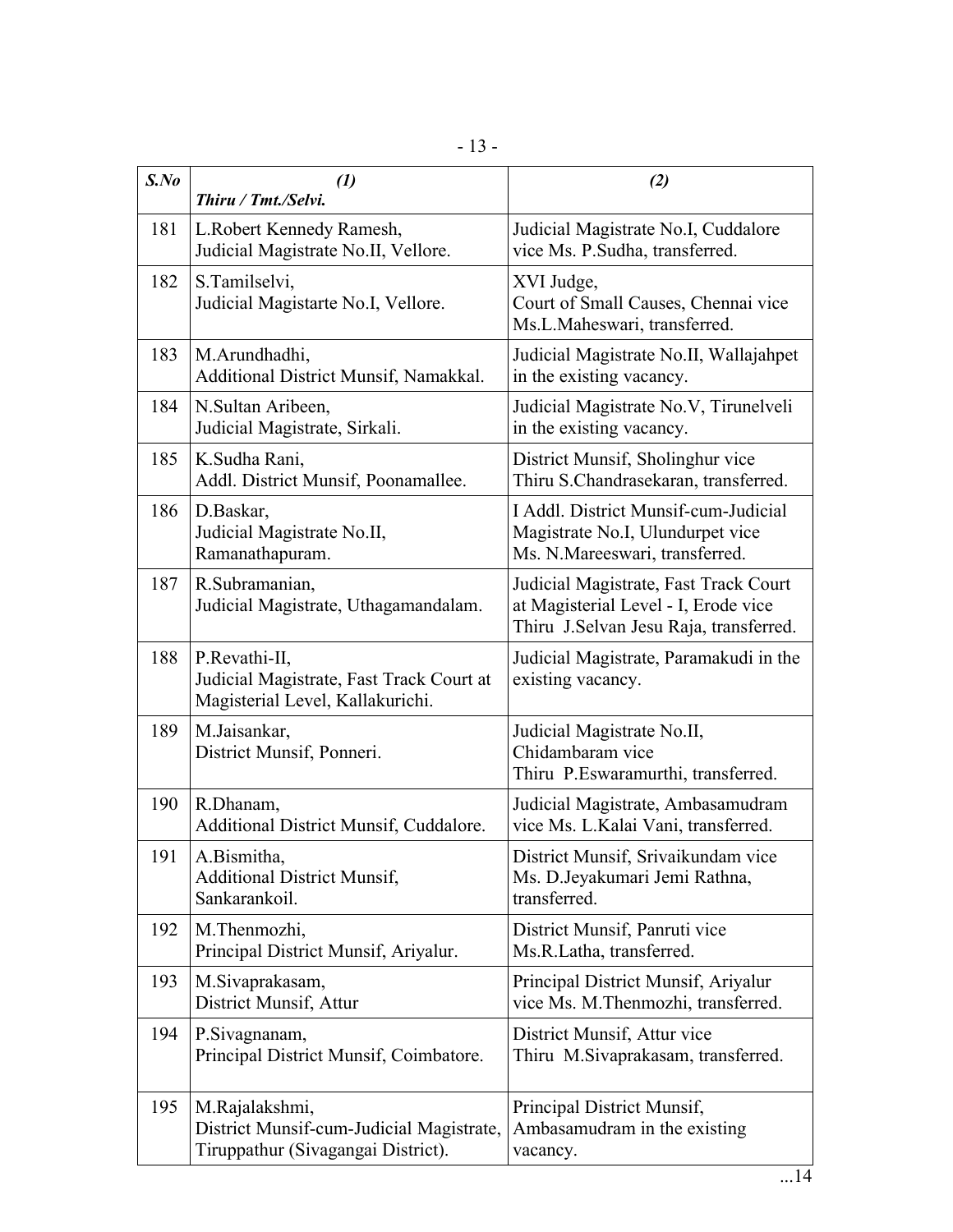|--|--|--|

| $S$ .No | (1)<br>Thiru / Tmt./Selvi.                                                             | (2)                                                                                                                               |
|---------|----------------------------------------------------------------------------------------|-----------------------------------------------------------------------------------------------------------------------------------|
| 196     | K.Kayathri,<br>XII Judge, Court of Small Causes,<br>Chennai.                           | Principal District Munsif, Cuddalore<br>vice Ms. G. Nargis Karim, transferred.                                                    |
| 197     | S.Jeyasingh,<br>Judicial Magistrate, Sathankulam.                                      | Principal District Munsif, Madurai vice<br>Thiru M.A.Kabeer, transferred.                                                         |
| 198     | M.A.Kabeer,<br>Principal District Munsif, Madurai.                                     | Additional District Munsif, Madurai<br>vice Thiru K.Nambirajan, transferred.                                                      |
| 199     | L.Abraham Lincoln,<br>Judicial Magistrate, Tiruchencode.                               | XIX Metropolitan Magistrate, Egmore,<br>Chennai vice Ms.E.Sasikala,<br>transferred.                                               |
| 200     | G.Sarathraj,<br>Judicial Magistrate, Fast Track Court at<br>Magisterial Level-I, Attur | District Munsif-cum-Judicial<br>Magistrate, Portonovo in the existing<br>vacancy.                                                 |
| 201     | V.Anuradha,<br>Judicial Magistrate No.II, Karur.                                       | Judicial Magistrate, Coonoor vice<br>Thiru N.Ramanathan, transferred.                                                             |
| 202     | P.Revathy-I,<br>Judicial Magistrate, Gingee.                                           | Judicial Magistrate No.II, Vellore vice<br>Thiru L.Robert Kennedy Ramesh,<br>transferred.                                         |
| 203     | S.Sujatha,<br>Judicial Magistrate No.VI,<br>Madurai.                                   | Metropolitan Magistrate,<br>Fast Track Court at Magisterial<br>Level-I, Egmore, Chennai vice<br>Thiru S.Ravishanker, transferred. |
| 204     | S.Rohini,<br>District Munsif, Manapparai.                                              | District Munsif-cum-Judicial<br>Magistrate, Vadipatti in the existing<br>vacancy.                                                 |
| 205     | Jeyakumari Jemi Ratna,<br>District Munsif, Srivaikundam.                               | Judicial Magistrate No.III, Nagercoil<br>vice Thiru K.Palanivel, transferred.                                                     |
| 206     | A.Baseer,<br>Judicial Magistrate No.II, Namakkal.                                      | I Additional District Munsif,<br>Coimbatore vice Thiru B.C. Gopinath,<br>transferred.                                             |
| 207     | A.Saridha,<br>District Munsif, Ranipet.                                                | Judicial Magistrate, Tirukoilur in the<br>existing vacancy.                                                                       |
| 208     | R.Jagadeesan,<br>Judicial Magistrate, Jayamkondam.                                     | Judicial Magistrate, Fast Track Court<br>at Magisterial Level, Kallakurichi vice<br>Ms. P.Revathi-II, transferred.                |
| 209     | A.Sundari,<br><b>Additional District Munsif,</b><br>Padmanabhapuram.                   | Principal District Munsif, Sankarankoil<br>in the existing vacancy.                                                               |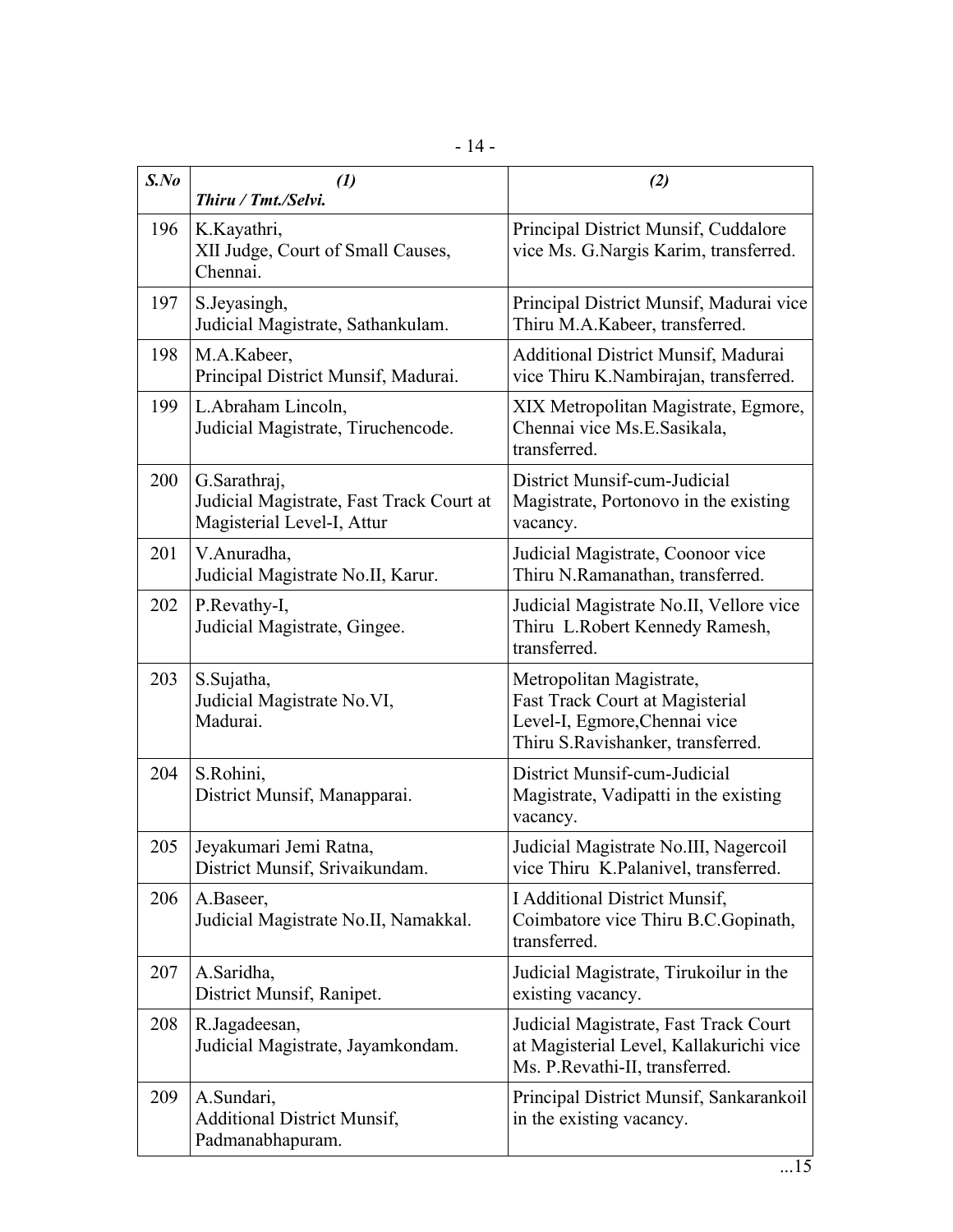| $S$ .No | $\mathcal{L}$<br>Thiru / Tmt./Selvi.                                                                       | (2)                                                                                                                  |
|---------|------------------------------------------------------------------------------------------------------------|----------------------------------------------------------------------------------------------------------------------|
| 210     | B.C.Gopinath,<br>I Additional District Munsif,<br>Coimbatore.                                              | Judicial Magistrate No.I,<br>Tiruvannamalai vice Ms.N.Shanthi,<br>transferred.                                       |
| 211     | S.Ravishankar,<br>Metropolitan Magistrate,<br>Fast Track Court at Magisterial Level-I,<br>Egmore, Chennai. | Judicial Magistrate No.II, Krishnagiri<br>in the existing vacancy.                                                   |
| 212     | S.Azeem,<br>Judicial Magistrate, Thiruthuraipoondi.                                                        | Judicial Magistrate, Fast Track Court<br>at Magisterial Level, Vellore vice<br>Thiru A.S.Harihara Kumar, transferred |
| 213     | G.Saraswathi,<br>Judicial Magistrate No.II, Ponneri.                                                       | Judicial Magistrate No.I, Nagapattinam<br>in the existing vacancy.                                                   |
| 214     | S.Kannan, District Munsif-cum-Judicial<br>Magistrate, Thirukalikundram.                                    | Judicial Magistrate No.V, Madurai in<br>the existing vacancy.                                                        |
| 215     | K.Mani,<br><b>I</b> Additional District Munsif,<br>Virudhachalam.                                          | Principal District Munsif,<br>Virudhachalam vice<br>Thiru S.Syed Barkathullah, transferred.                          |
| 216     | S.Syed Barkathullah,<br>Principal District Munsif,<br>Virudhachalam.                                       | <b>I</b> Additional District Munsif,<br>Virudhachalam vice Thiru K.Mani,<br>transferred.                             |

HIGH COURT, MADRAS. DATED: 19.03.2012. REGISTRAR GENERAL

## **To**

- 1. The Officers concerned.
- 2. The Offices of the Officers concerned.
- 3. The Principal Judge, City Civil Court, Chennai.
- 4. The Chief Judge, Court of Small Causes, Chennai.
- 5. All the Principal District Judges.
- 6. The Chief Metropolitan Magistrate, Egmore, Chennai.
- 7. All the Chief Judicial Magistrates.
- 8. The Senior Accounts Officer (GAD-IV), O/o the Principal Accountant General (A & E), Chennai-18.
- 9. The Pay and Accounts Officer, High Court, Madras / Madurai.
- 10.All the Treasury Officers.